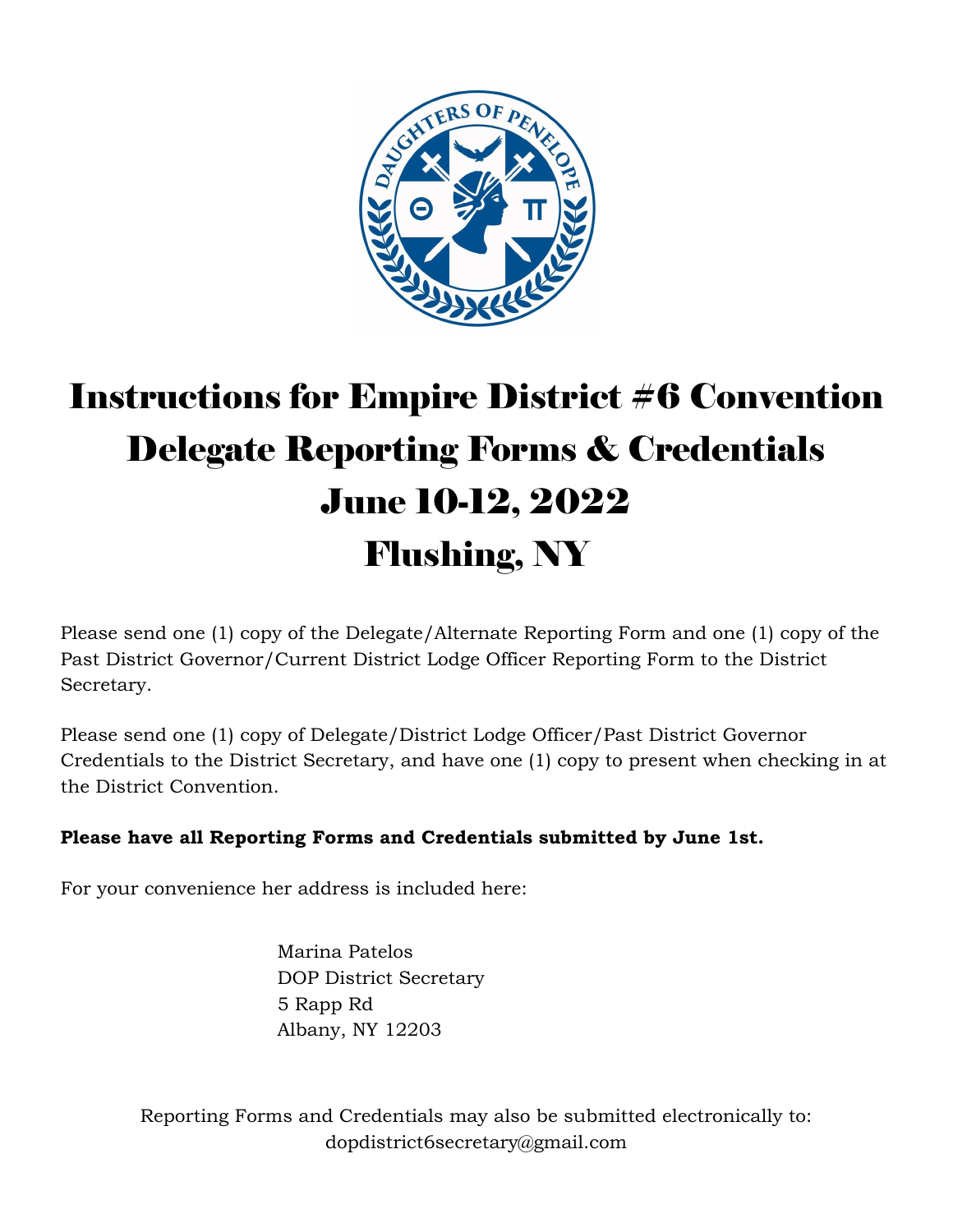

District Convention Delegate/Alternate

## Reporting Form

Chapter No. \_\_\_\_\_\_\_\_\_\_ Chapter Name \_\_\_\_\_\_\_\_\_\_\_\_\_\_\_\_\_\_

This is to certify that at a regular meeting of our Chapter, the following members in good standing were elected as Delegates/Alternates to represent our Chapter at the District #6 Convention of the Daughters of Penelope to be held in Flushing, NY on June 10-12, 2022.

#### DELEGATE

(Elect up to six if chapter members number 15 or more, otherwise elect only two)

| <b>Name</b> | <b>Address</b> |
|-------------|----------------|
| 1.          |                |
| 12.         |                |
| 3.          |                |
| 4.          |                |
| 5.          |                |
| 6.          |                |

#### ALTERNATE

(Elect up to six if chapter members number 15 or more, otherwise elect only two)

| <b>Name</b>    | <b>Address</b> |
|----------------|----------------|
| 1.             |                |
| 2.             |                |
| 3.             |                |
| $\mathbf{A}$ . |                |
| 5.             |                |
| 6.             |                |

\*\* This is to certify that our Chapter is NOT sending Delegates/Alternates to the District Convention.

| <b>Attested By:</b>       |      |
|---------------------------|------|
| <b>Chapter President_</b> | Date |
| <b>Chapter Secretary</b>  | Date |
|                           |      |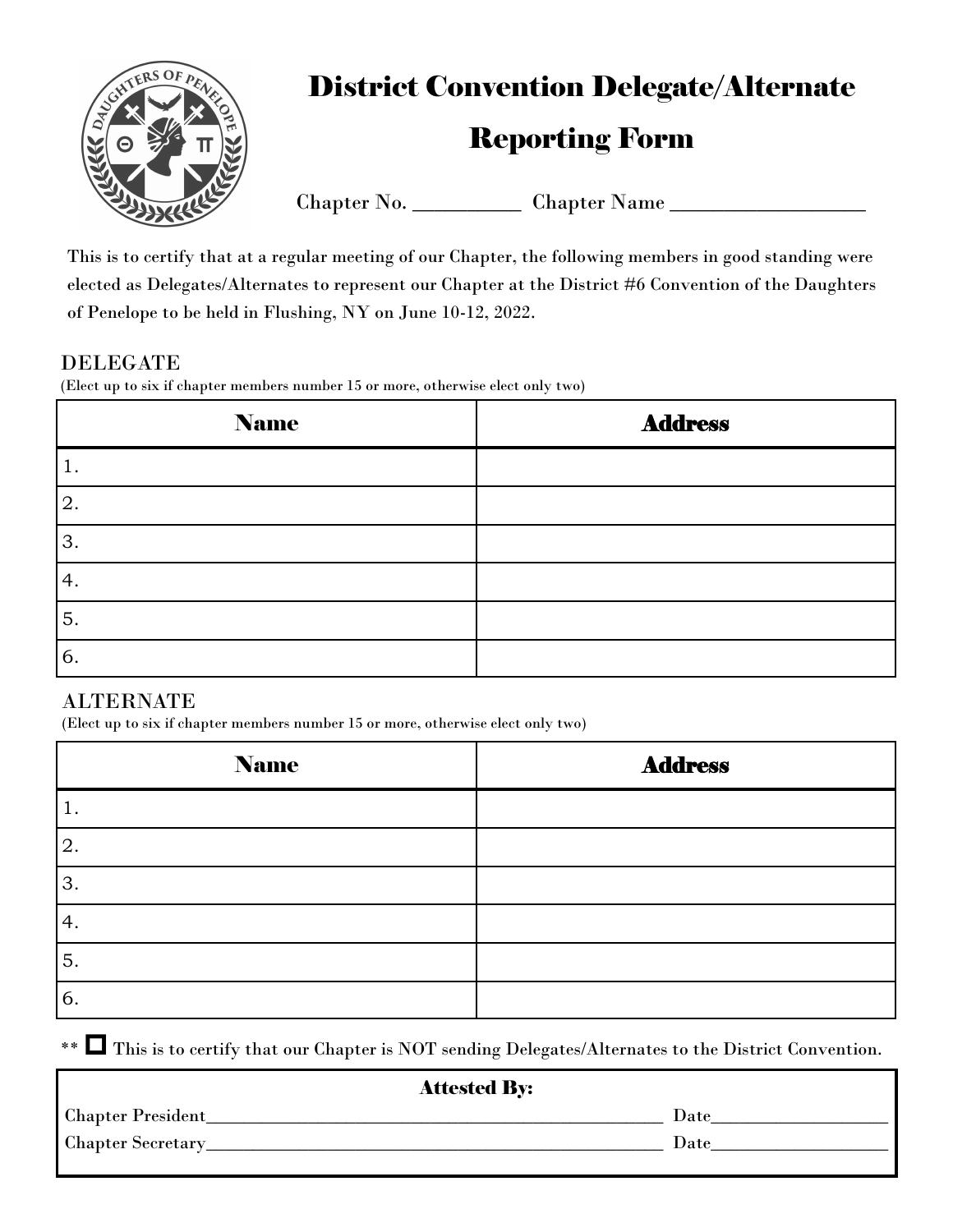

District Convention Delegate/Alternate

## Reporting Form

Chapter No. \_\_\_\_\_\_\_\_\_\_ Chapter Name \_\_\_\_\_\_\_\_\_\_\_\_\_\_\_\_\_\_

Please list and certify Past District Governors and Current District Lodge Officers who are members of your Chapter as members of the Daughters of Penelope in Good Standing and able to register and vote at the District #6 Convention of the Daughters of Penelope to be held in Flushing, NY on June 10-12, 2022.

### PAST DISTRICT GOVERNORS

| <b>Name</b> | <b>Address</b> |
|-------------|----------------|
| 1.          |                |
| 2.          |                |
| 3.          |                |
| 4.          |                |
| 5.          |                |
| 6.          |                |
| 7.          |                |
| 8.          |                |

#### CURRENT DISTRICT LODGE OFFICERS

| <b>Name</b>   | <b>Address</b> |
|---------------|----------------|
| ᆠ.            |                |
| <sup>2.</sup> |                |
| 3.            |                |
| 4.            |                |

| <b>Attested By:</b>       |      |
|---------------------------|------|
| <b>Chapter President_</b> | Date |
| <b>Chapter Secretary_</b> | Date |
|                           |      |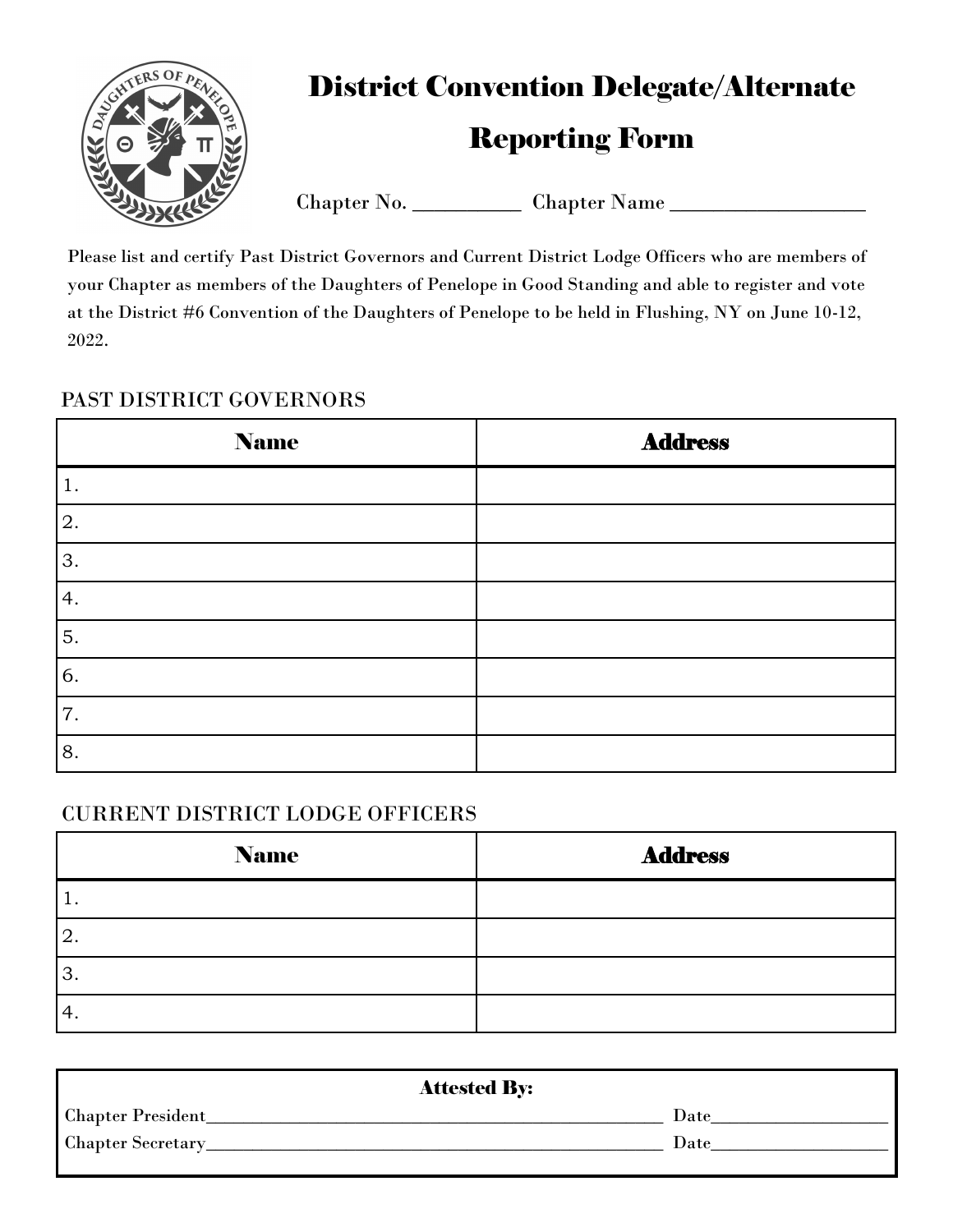

### DAUGHTERS OF PENELOPE

# District #6 Convention CREDENTIAL FOR DELEGATE

This is to certify that at a meeting held by \_\_\_\_\_\_\_\_\_\_\_\_\_\_\_\_\_\_\_ Chapter, # \_\_\_\_\_\_\_ of

\_\_\_\_\_\_\_\_\_\_\_\_\_\_\_\_\_\_\_\_\_\_\_\_\_\_\_\_\_\_\_\_\_\_\_\_\_\_, on the \_\_\_\_\_\_\_ day of \_\_\_\_\_\_\_\_\_\_\_\_\_\_\_\_\_\_, 2022 Sister

\_\_\_\_\_\_\_\_\_\_\_\_\_\_\_\_\_\_\_\_\_\_\_\_\_\_\_\_\_\_\_\_\_\_\_\_\_\_\_\_\_\_\_\_\_\_\_\_ was duly elected as:

DELEGATE \_\_\_\_\_\_\_\_\_\_ ALTERNATE \_\_\_\_\_\_\_\_\_\_ (Check One)

to represent her Chapter at the 2022 District Convention of the Daughters of Penelope, to be held in

Flushing, NY from June 10-12, 2022.

| <b>President</b> | Date |  |
|------------------|------|--|
| <b>Secretary</b> | Date |  |
|                  |      |  |

Elections of Delegates to the District Convention should take place in March or April, and the Chapter Secretary will mail one copy of this form immediately to the following persons:

» District Secretary

» Retain one copy for Chapter files

» Delegate to present form with membership card at Registration Desk at Convention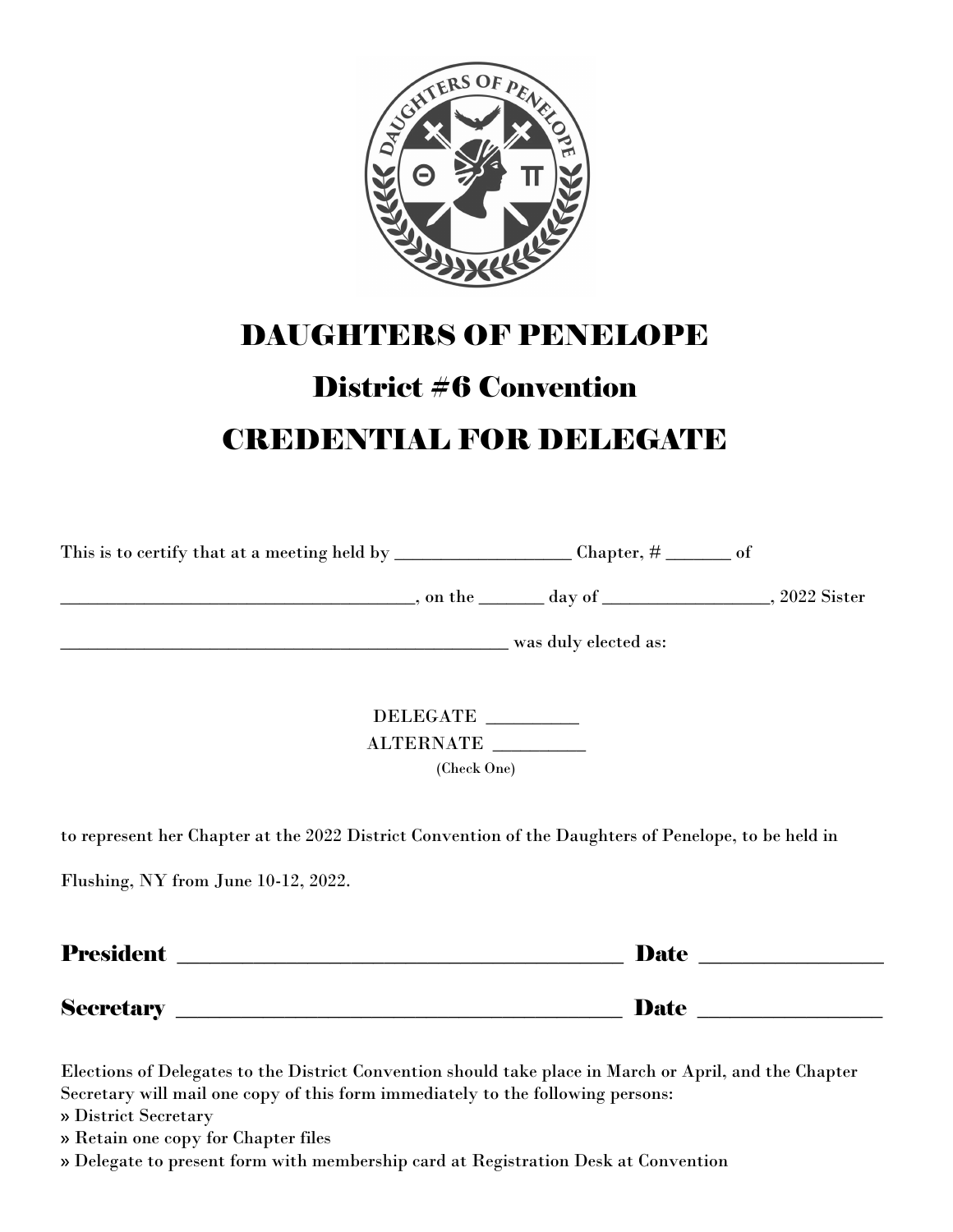

## DAUGHTERS OF PENELOPE

### District #6 Convention

# CREDENTIAL FOR DISTRICT LODGE OFFICER

This is to certify that District Lodge Officer, **\_\_\_\_\_\_\_\_\_\_\_\_\_\_\_\_\_\_\_\_\_\_\_\_\_\_\_\_\_\_\_\_\_\_\_\_\_\_,**

 **(Name)**

 **(Office Held) (Chapter Name & Number)**

She has attended at least four (4) business meetings of this Chapter during the prior year and is entitled to

\_\_\_\_\_\_\_\_\_\_\_\_\_\_\_\_\_\_\_\_\_\_\_\_\_\_\_\_\_is a member in good standing with**\_\_\_\_\_\_\_\_\_\_\_\_\_\_\_\_\_\_\_\_\_\_\_\_\_\_\_\_\_\_.**

be recognized as a District Lodge Officer, to the 2022 District Convention of the Daughters of Penelope, to

be held in Flushing, NY from June 10-12, 2022.

| <b>President</b> | Date |
|------------------|------|
|                  |      |
| <b>Secretary</b> | Date |

NOTE: Upon arriving at Convention Headquarters, the District Lodge Officer must present this Credential form to the Credentials Committee at the Registration Desk.

The Chapter Secretary will mail one copy of this form immediately to the following persons:

» District Secretary

» Retain one copy for Chapter files

» Delegate to present form with membership card at Registration Desk at Convention